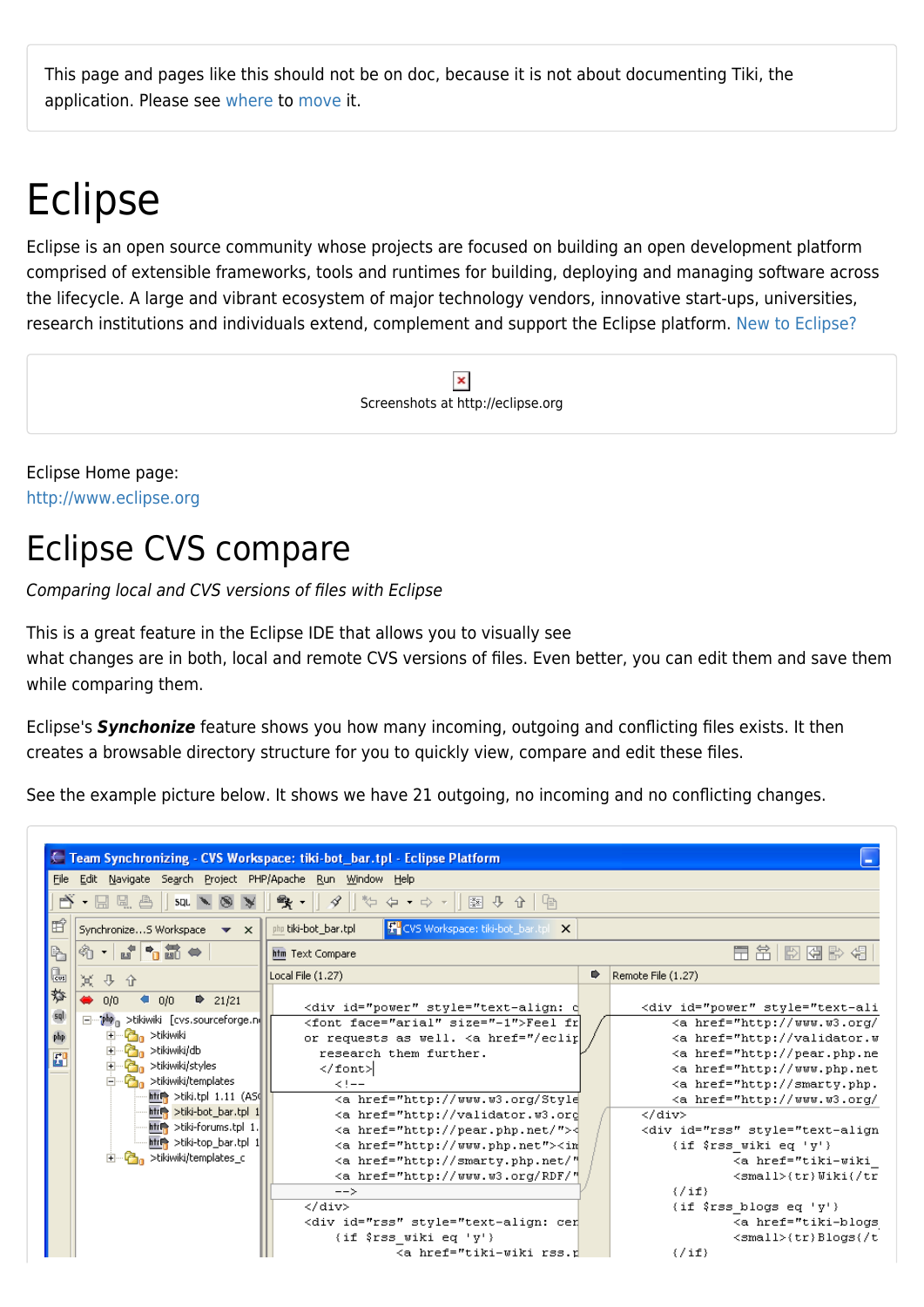## Eclipse CVS Branches

How to checkout a certain CVS Branch of tikiwiki with Eclipse

This page shows you how to checkout a certain CVS Branch of tikiwiki with Eclipse It is not very intuitive but it is very useful and a must for those working with Eclipse.

I am assuming you already have Eclipse setup and working with the latest tikiwiki HEAD checked out. If you have not gotten this far yet. Do a search here for the pages that can get you that far.

The pictures are large but explain it well

First you must tell Eclipse about the new branch. Right click on your tikiwiki project and follow the menus below.

|     |                                                                      |                          |  |  |                           | File Edit Source Navigate Search Project PHP/Apache Run Window Help |                    |                                   |                                         |  |                           |                           |                          |                                                          |
|-----|----------------------------------------------------------------------|--------------------------|--|--|---------------------------|---------------------------------------------------------------------|--------------------|-----------------------------------|-----------------------------------------|--|---------------------------|---------------------------|--------------------------|----------------------------------------------------------|
| PŸ  |                                                                      | ▼ 日 風 色                  |  |  | $SQL \rightarrow \otimes$ | 雪 -                                                                 |                    | 守<br>4                            | $\Leftrightarrow$ + $\Leftrightarrow$ + |  |                           |                           |                          |                                                          |
| 昏   |                                                                      | <b>R</b> Navigator       |  |  |                           | ← ⇒ 图                                                               |                    | $\Join$ $\approx$ $\sim$ $\times$ |                                         |  |                           |                           | php article_image.php X  |                                                          |
| ₽,  |                                                                      | H-Php Test (tiki-1.8rc2) |  |  |                           |                                                                     |                    |                                   |                                         |  | $\langle ? \text{php}$    |                           |                          |                                                          |
| l.  |                                                                      |                          |  |  |                           | Emphp tikiwiki BRANCH-1-8 [cvs.sourceforge.net]                     |                    |                                   |                                         |  |                           |                           |                          |                                                          |
| 斡   |                                                                      | 中 dr tikiwiki            |  |  |                           |                                                                     |                    | New<br>Go Into                    |                                         |  |                           |                           |                          | ▶ Ler: /cvsroot/tikiwiki/tik                             |
|     | 目 .project<br>htm home-tiki-index.php.html<br><b>hemoglect.index</b> |                          |  |  |                           |                                                                     | Open in New Window |                                   |                                         |  |                           |                           | ight (c) 2002-2003, Luis |                                                          |
| sql |                                                                      |                          |  |  |                           |                                                                     |                    |                                   |                                         |  |                           | ights Reserved. See copyr |                          |                                                          |
| php |                                                                      |                          |  |  |                           |                                                                     |                    | A ⊆opy                            |                                         |  |                           |                           |                          | sed under the GNU LESSER                                 |
|     | 亞                                                                    |                          |  |  |                           | <b>亀</b> Paste                                                      |                    |                                   |                                         |  | r: /cvsroot/tikiwiki/tiki |                           |                          |                                                          |
|     |                                                                      |                          |  |  |                           |                                                                     |                    | <b>第</b> Delete                   |                                         |  |                           |                           |                          |                                                          |
|     |                                                                      |                          |  |  |                           |                                                                     |                    | Move                              |                                         |  |                           |                           |                          | cation to display an imag                                |
|     |                                                                      |                          |  |  |                           |                                                                     |                    | Rename                            |                                         |  |                           |                           |                          | n to resize the image dyn<br>$et$ (\$ REQUEST["id"])) {  |
|     |                                                                      |                          |  |  |                           |                                                                     |                    | inport                            |                                         |  |                           |                           |                          |                                                          |
|     |                                                                      |                          |  |  |                           |                                                                     |                    | <b>LA</b> Export                  |                                         |  |                           |                           |                          |                                                          |
|     |                                                                      |                          |  |  |                           |                                                                     |                    | Streetresh                        |                                         |  |                           |                           |                          | chefile "temp" "/arti                                    |
|     |                                                                      |                          |  |  |                           |                                                                     |                    | Close Project                     |                                         |  |                           |                           |                          |                                                          |
|     |                                                                      |                          |  |  |                           |                                                                     |                    | Team                              |                                         |  |                           | ×                         |                          | ile(\$topiccachefile) and<br>Synchronize with Repository |
|     |                                                                      |                          |  |  |                           |                                                                     |                    | Compare With                      |                                         |  |                           |                           | Commit                   |                                                          |
|     |                                                                      |                          |  |  |                           |                                                                     |                    | Replace With                      |                                         |  |                           |                           | Update                   |                                                          |
|     |                                                                      |                          |  |  |                           |                                                                     |                    | Restore from Local History        |                                         |  |                           |                           | Create Patch             |                                                          |
|     |                                                                      |                          |  |  |                           |                                                                     |                    | Properties                        |                                         |  |                           |                           | Apply Patch              |                                                          |
|     |                                                                      |                          |  |  |                           |                                                                     |                    |                                   |                                         |  |                           | incl                      | Tag as Version           |                                                          |
|     |                                                                      |                          |  |  |                           |                                                                     |                    |                                   |                                         |  |                           | incl<br>\$til             | Branch<br>Merge          |                                                          |
|     |                                                                      |                          |  |  |                           |                                                                     |                    |                                   |                                         |  |                           | \$da                      |                          |                                                          |
|     |                                                                      |                          |  |  |                           |                                                                     |                    |                                   |                                         |  |                           | \$ty                      |                          | Change ASCII/Binary Property                             |
|     |                                                                      |                          |  |  |                           |                                                                     |                    |                                   |                                         |  |                           | \$da                      | Show Editors             |                                                          |
|     |                                                                      |                          |  |  |                           |                                                                     |                    |                                   |                                         |  | if                        |                           |                          | Restore from Repository                                  |
|     |                                                                      |                          |  |  |                           |                                                                     |                    |                                   |                                         |  |                           |                           | Share Project            |                                                          |
|     |                                                                      |                          |  |  |                           |                                                                     |                    |                                   |                                         |  |                           |                           | Disconnect               |                                                          |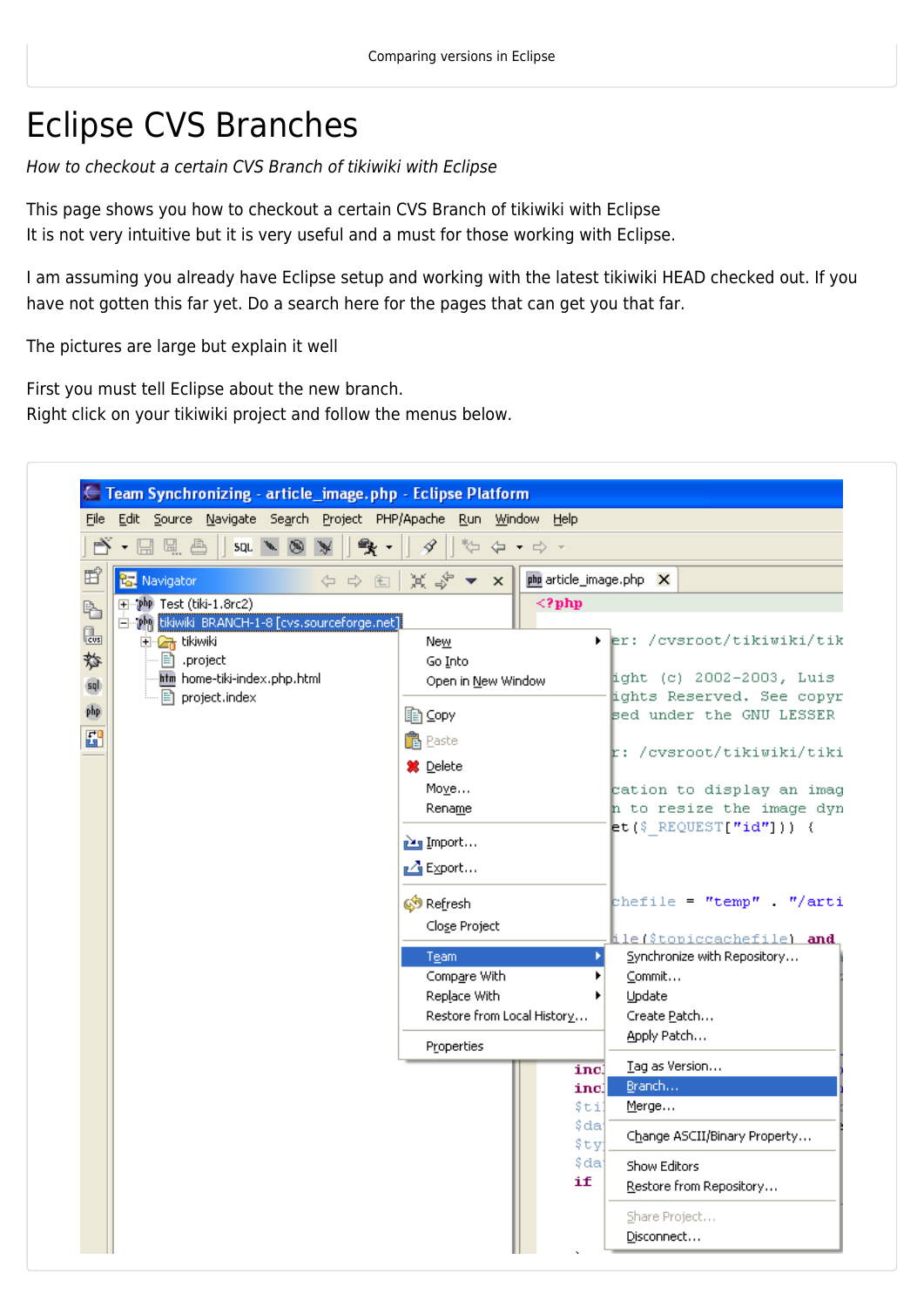- Click "Details"
- Click "Configure Tags"
- Browse the tiki directory to the first PHP file and select it.
- All the versions and branches should appear for that file on the right.
- Select "Deselect All"
- Check off the Branch you are interested in. (i.e. BRANCH-1-8)
- Click "Add Checked Tags"
- Click OK
- Finish up by naming your Branch and clicking OK again.

|                                                                                                                                                                              | Team Synchronizing - article_image.php - Eclipse Platform                |                                                                  |                                                                                                  |                                                                         |  |  |  |  |
|------------------------------------------------------------------------------------------------------------------------------------------------------------------------------|--------------------------------------------------------------------------|------------------------------------------------------------------|--------------------------------------------------------------------------------------------------|-------------------------------------------------------------------------|--|--|--|--|
|                                                                                                                                                                              | Edit Source Navigate Search Project PHP/Apache Run Window Help           |                                                                  |                                                                                                  |                                                                         |  |  |  |  |
| 日風色<br>象<br>SQL & 8<br>4<br>$\frac{1}{2}$ $\frac{1}{2}$ $\frac{1}{2}$ $\frac{1}{2}$ $\frac{1}{2}$ $\frac{1}{2}$ $\frac{1}{2}$ $\frac{1}{2}$ $\frac{1}{2}$ $\frac{1}{2}$<br>¥ |                                                                          |                                                                  |                                                                                                  |                                                                         |  |  |  |  |
| 昏<br><b>R</b> Navigator                                                                                                                                                      | ◆◆国以第▼×                                                                  |                                                                  | php article_image.php X                                                                          |                                                                         |  |  |  |  |
| H-php Test (tiki-1.8rc2)<br>P.                                                                                                                                               |                                                                          | $\langle$ ?php                                                   |                                                                                                  |                                                                         |  |  |  |  |
| l.<br><b>D-C<sub>T</sub></b> tikiwiki                                                                                                                                        | 白 Php tikiwiki BRANCH-1-8 [cvs.sourceforge.net]                          | // \$Header: /cvsroot/tikiwiki/tiki/article_image.php            |                                                                                                  |                                                                         |  |  |  |  |
| 斡<br>目 .project<br>htm home-tiki-index.php.html                                                                                                                              |                                                                          | // Copyright (c) 2002-2003, Luis Argerich, Garland I             |                                                                                                  |                                                                         |  |  |  |  |
| sql<br>project.index                                                                                                                                                         |                                                                          | // All Rights Reserved. See copyright.txt for detai              |                                                                                                  |                                                                         |  |  |  |  |
| php<br>← Create a new CVS Branch<br>6                                                                                                                                        |                                                                          | $\overline{\mathsf{x}}$                                          |                                                                                                  | Licensed under the GNU LESSER GENERAL PUBLIC LIC.                       |  |  |  |  |
|                                                                                                                                                                              |                                                                          |                                                                  |                                                                                                  | ader: /cvsroot/tikiwiki/tiki/article_image.php                          |  |  |  |  |
| Branch Name:                                                                                                                                                                 | Creates a new branch and a starting point version.                       |                                                                  | ← Configure Branches and Versions for tikiwiki                                                   |                                                                         |  |  |  |  |
|                                                                                                                                                                              |                                                                          |                                                                  |                                                                                                  |                                                                         |  |  |  |  |
| $\boxed{\mathsf{v}}$ Start working in the branch                                                                                                                             |                                                                          |                                                                  | Browse files for tags:<br>New tags found in the selected files:<br>田 <mark>-</mark> templates_c  |                                                                         |  |  |  |  |
|                                                                                                                                                                              | The version will provide a starting point for merging the branch back to | 由 <del>企</del> tests                                             | □ ↑ release_tauceti-bugfixes<br>$\Box$ $\uparrow$ release_eta_carinea_rc1                        |                                                                         |  |  |  |  |
| the source branch.                                                                                                                                                           |                                                                          | <b>in</b> 2 tikimovies<br><b>s</b> whelp                         | $\Box$ $\uparrow$ Release_Regulus-bugfixe                                                        |                                                                         |  |  |  |  |
| Version Name:                                                                                                                                                                |                                                                          |                                                                  | ■ cvsignore 1.7                                                                                  | $\Box$ $\uparrow$ Release_Mira-bugfixes<br><b>R</b> DB_abstraction<br>0 |  |  |  |  |
|                                                                                                                                                                              |                                                                          |                                                                  | php article_image.php 1<br>php banner_click.php 1.!                                              | $\Box$ $\hat{\mathbf{k}}$ BRANCH-forumslib                              |  |  |  |  |
|                                                                                                                                                                              |                                                                          |                                                                  | php banner_image.php:                                                                            | $\boxtimes$ <b>T</b> , BRANCH-1-8<br><b>T</b> unrelease_taucetirc1      |  |  |  |  |
|                                                                                                                                                                              | OK<br>Cancel                                                             | php categorize_list.php<br>php categorize.php 1.5                | <b>Diametease</b> haureti-1-6-1                                                                  |                                                                         |  |  |  |  |
|                                                                                                                                                                              |                                                                          | $\equiv$ changelog.txt 1.140 $\sim$                              | Select All<br>Deselect All                                                                       |                                                                         |  |  |  |  |
| Existing Versions and Branches:                                                                                                                                              |                                                                          |                                                                  | $\left\langle \cdot \right\rangle$<br>$\blacksquare$<br>⋗<br>Remembered tags for these projects: |                                                                         |  |  |  |  |
| 田·卡 Branches<br>·် Versions                                                                                                                                                  |                                                                          |                                                                  | <b>E</b> <sup>-</sup> ≮ <sup></sup> <b>R</b> Branches                                            | Add Checked Tags                                                        |  |  |  |  |
|                                                                                                                                                                              |                                                                          |                                                                  | $-\hat{k}$ BRANCH-1-8                                                                            |                                                                         |  |  |  |  |
|                                                                                                                                                                              |                                                                          |                                                                  | <b>鸟</b> Versions                                                                                | Remove                                                                  |  |  |  |  |
|                                                                                                                                                                              |                                                                          |                                                                  |                                                                                                  | Remove All                                                              |  |  |  |  |
|                                                                                                                                                                              |                                                                          |                                                                  |                                                                                                  |                                                                         |  |  |  |  |
|                                                                                                                                                                              |                                                                          | List of files to be automatically examined when refreshing tags: |                                                                                                  |                                                                         |  |  |  |  |
|                                                                                                                                                                              |                                                                          |                                                                  | CVSROOT/Emptydir/.project                                                                        | Add Selected Files                                                      |  |  |  |  |
|                                                                                                                                                                              | Refresh from Repository   Configure Tags                                 |                                                                  |                                                                                                  | Remgve                                                                  |  |  |  |  |
|                                                                                                                                                                              |                                                                          | $\mathbf{H}$                                                     |                                                                                                  |                                                                         |  |  |  |  |
|                                                                                                                                                                              |                                                                          |                                                                  |                                                                                                  | OK.<br>Cancel                                                           |  |  |  |  |
|                                                                                                                                                                              |                                                                          | }.<br>e1:                                                        |                                                                                                  |                                                                         |  |  |  |  |

Now it's time to update your local files with the new Branch you selected.